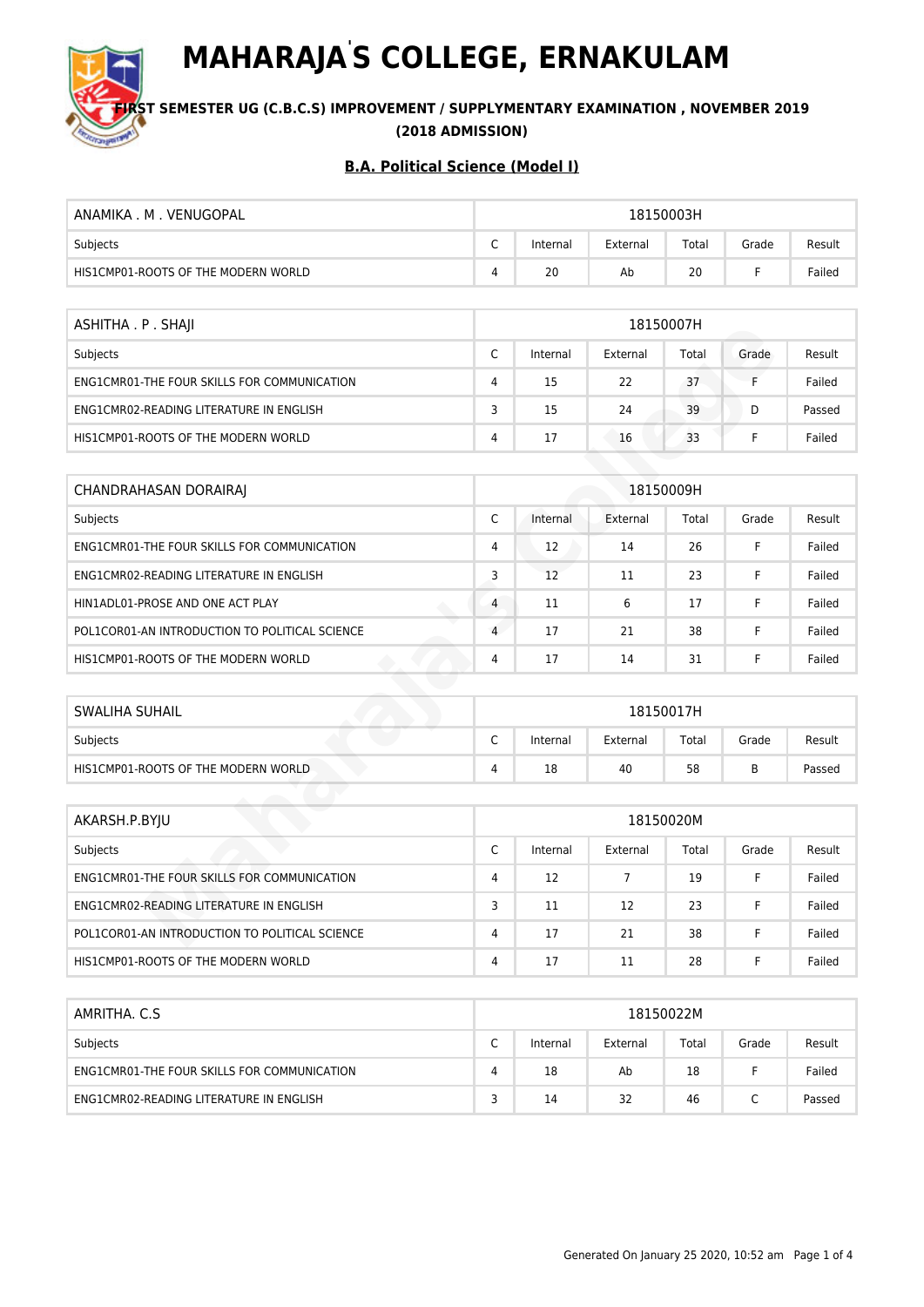# **MAHARAJA' S COLLEGE, ERNAKULAM**



## **S**T SEMESTER UG (C.B.C.S) IMPROVEMENT / SUPPLYMENTARY EXAMINATION , NOVEMBER 2019 **(2018 ADMISSION)**

| ANJALI DEVARAJ                                 | 18150024M       |          |          |       |       |        |  |  |
|------------------------------------------------|-----------------|----------|----------|-------|-------|--------|--|--|
| Subjects                                       | $\sqrt{2}$<br>J | Internal | External | Total | Grade | Result |  |  |
| ENG1CMR01-THE FOUR SKILLS FOR COMMUNICATION    | 4               | 12       | 30       | 42    | D     | Passed |  |  |
| MAL1ADL01-KATHA, NOVEL (KATHAYUM, KAALAVUM)    | 4               | 16       | 43       | 59    | B     | Passed |  |  |
| POL1COR01-AN INTRODUCTION TO POLITICAL SCIENCE | 4               | 17       | 22       | 39    |       | Failed |  |  |
| HIS1CMP01-ROOTS OF THE MODERN WORLD            | 4               | 18       | 15       | 33    |       | Failed |  |  |

| POL1COR01-AN INTRODUCTION TO POLITICAL SCIENCE | 4              | 17       | 22             | 39        | F            | Failed |  |  |  |
|------------------------------------------------|----------------|----------|----------------|-----------|--------------|--------|--|--|--|
| HIS1CMP01-ROOTS OF THE MODERN WORLD            | $\overline{4}$ | 18       | 15             | 33        | F.           | Failed |  |  |  |
|                                                |                |          |                |           |              |        |  |  |  |
| ANJU SASI                                      | 18150025M      |          |                |           |              |        |  |  |  |
| Subjects                                       | C              | Internal | External       | Total     | Grade        | Result |  |  |  |
| ENG1CMR01-THE FOUR SKILLS FOR COMMUNICATION    | $\overline{4}$ | 10       | 34             | 44        | D            | Passed |  |  |  |
| ENG1CMR02-READING LITERATURE IN ENGLISH        | 3              | 12       | 23             | 35        | F.           | Failed |  |  |  |
| MAL1ADL01-KATHA, NOVEL (KATHAYUM, KAALAVUM)    | $\overline{4}$ | 15       | 38             | 53        | $\mathsf{C}$ | Passed |  |  |  |
| POL1COR01-AN INTRODUCTION TO POLITICAL SCIENCE | 4              | 17       | 26             | 43        | D            | Passed |  |  |  |
| HIS1CMP01-ROOTS OF THE MODERN WORLD            | $\overline{4}$ | 17       | 11             | 28        | F            | Failed |  |  |  |
|                                                |                |          |                |           |              |        |  |  |  |
| <b>ASWANI SANTHOSH</b>                         |                |          |                | 18150027M |              |        |  |  |  |
| Subjects                                       | C              | Internal | External       | Total     | Grade        | Result |  |  |  |
| POL1COR01-AN INTRODUCTION TO POLITICAL SCIENCE | $\overline{4}$ | 17       | 34             | 51        | $\mathsf{C}$ | Passed |  |  |  |
| HIS1CMP01-ROOTS OF THE MODERN WORLD            | $\overline{4}$ | 17       | 16             | 33        | F            | Failed |  |  |  |
|                                                |                |          |                |           |              |        |  |  |  |
| ATHUL KRISHNAN CHOLA VALAPPIL                  |                |          |                | 18150028M |              |        |  |  |  |
| Subjects                                       | C              | Internal | External       | Total     | Grade        | Result |  |  |  |
| ENG1CMR02-READING LITERATURE IN ENGLISH        | 3              | 13       | 33             | 46        | $\mathsf{C}$ | Passed |  |  |  |
| HIS1CMP01-ROOTS OF THE MODERN WORLD            | $\overline{4}$ | 18       | $\overline{7}$ | 25        | F.           | Failed |  |  |  |
|                                                |                |          |                |           |              |        |  |  |  |
| DEEPTHI V. T                                   |                |          |                | 18150030M |              |        |  |  |  |
| Subjects                                       | C              | Internal | External       | Total     | Grade        | Result |  |  |  |

| ASWANI SANTHOSH                                | 18150027M |          |          |       |       |        |
|------------------------------------------------|-----------|----------|----------|-------|-------|--------|
| Subjects                                       |           | Internal | External | Total | Grade | Result |
| POL1COR01-AN INTRODUCTION TO POLITICAL SCIENCE | 4         |          | 34       | 51    |       | Passed |
| HIS1CMP01-ROOTS OF THE MODERN WORLD            | 4         | 17       | 16       | 33    |       | Failed |

| ATHUL KRISHNAN CHOLA VALAPPIL           | 18150028M |          |          |       |       |        |  |  |
|-----------------------------------------|-----------|----------|----------|-------|-------|--------|--|--|
| Subjects                                | ◡         | Internal | External | Total | Grade | Result |  |  |
| ENG1CMR02-READING LITERATURE IN ENGLISH |           | 13       | 33       | 46    |       | Passed |  |  |
| HIS1CMP01-ROOTS OF THE MODERN WORLD     | 4         | 18       |          | 25    |       | Failed |  |  |

| DEEPTHIV.T                              | 18150030M |          |          |       |       |        |  |  |
|-----------------------------------------|-----------|----------|----------|-------|-------|--------|--|--|
| Subjects                                | ◡         | Internal | External | Total | Grade | Result |  |  |
| ENG1CMR02-READING LITERATURE IN ENGLISH |           | 14       | 35       | 49    |       | Passed |  |  |
| HIS1CMP01-ROOTS OF THE MODERN WORLD     | 4         | 19       | 14       | 33    |       | Failed |  |  |

| DEVADETHAN T K                                 | 18150031M       |          |          |       |       |        |  |  |
|------------------------------------------------|-----------------|----------|----------|-------|-------|--------|--|--|
| Subjects                                       | $\sqrt{2}$<br>◡ | Internal | External | Total | Grade | Result |  |  |
| POL1COR01-AN INTRODUCTION TO POLITICAL SCIENCE | 4               | 19       | 37       | 56    | В     | Passed |  |  |
| HIS1CMP01-ROOTS OF THE MODERN WORLD            | 4               | 19       | 20       | 39    |       | Failed |  |  |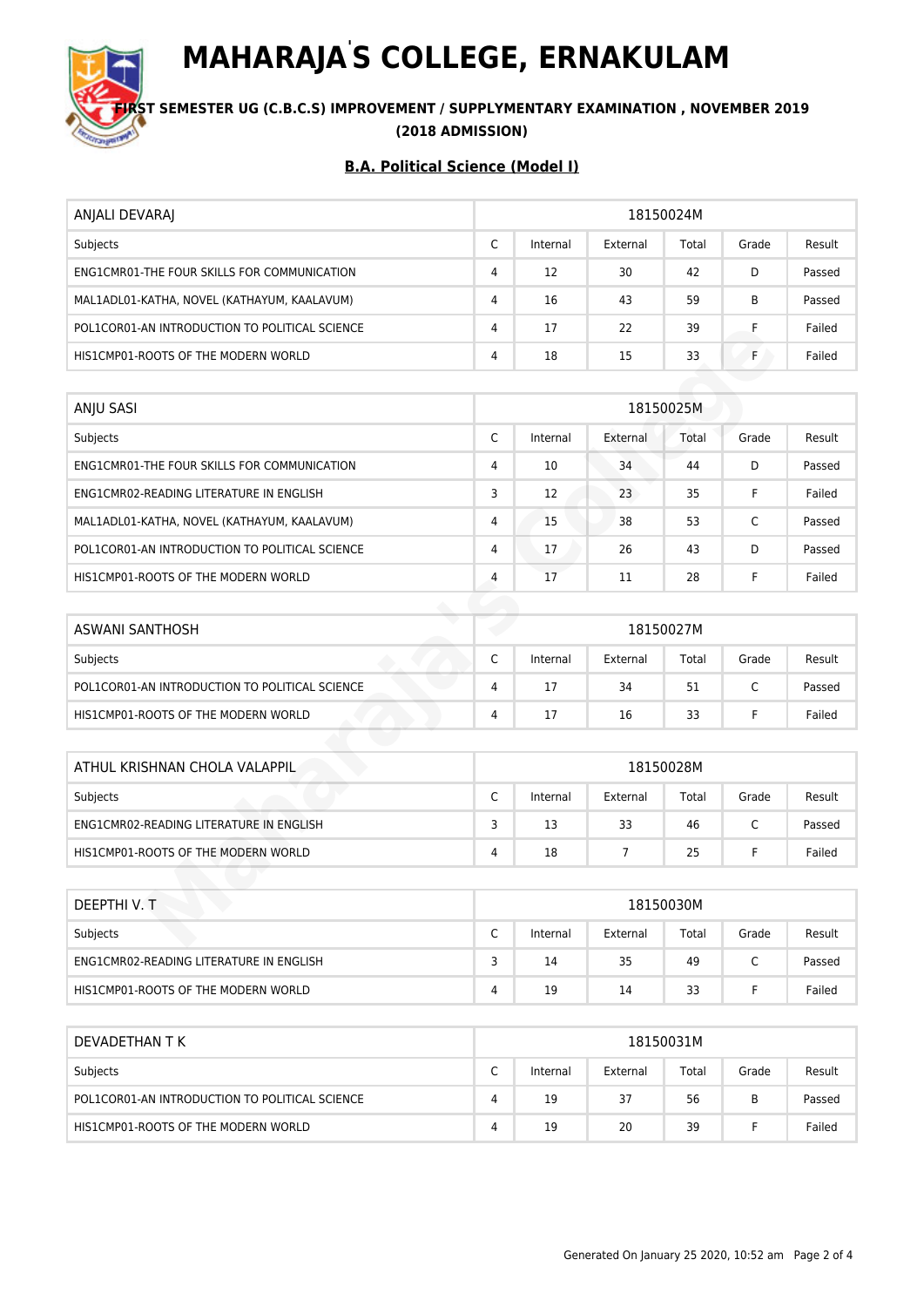

**MAHARAJA' S COLLEGE, ERNAKULAM**

**S**T SEMESTER UG (C.B.C.S) IMPROVEMENT / SUPPLYMENTARY EXAMINATION , NOVEMBER 2019 **(2018 ADMISSION)**

| LAKSHMI C                           | 18150038M |          |          |       |       |        |
|-------------------------------------|-----------|----------|----------|-------|-------|--------|
| Subjects                            | ⌒<br>◡    | Internal | External | Total | Grade | Result |
| HIS1CMP01-ROOTS OF THE MODERN WORLD |           | 19       | 30       | 49    | ֊     | Passed |

| NANDU K.T                                      | 18150039M      |          |          |       |       |        |  |
|------------------------------------------------|----------------|----------|----------|-------|-------|--------|--|
| Subjects                                       | C              | Internal | External | Total | Grade | Result |  |
| ENG1CMR01-THE FOUR SKILLS FOR COMMUNICATION    | $\overline{4}$ | 9        | 15       | 24    | Е     | Failed |  |
| ENG1CMR02-READING LITERATURE IN ENGLISH        | 3              | 11       | 25       | 36    | D     | Passed |  |
| MAL1ADL01-KATHA, NOVEL (KATHAYUM, KAALAVUM)    | 4              | 14       | Ab       | 14    |       | Failed |  |
| POL1COR01-AN INTRODUCTION TO POLITICAL SCIENCE | $\overline{4}$ | 16       | 28       | 44    | D     | Passed |  |
| HIS1CMP01-ROOTS OF THE MODERN WORLD            | $\overline{4}$ | 16       | 28       | 44    | D     | Passed |  |

| NANDU K.I                                      | <b>TRT2003AM</b> |          |          |           |       |        |  |
|------------------------------------------------|------------------|----------|----------|-----------|-------|--------|--|
| Subjects                                       | C                | Internal | External | Total     | Grade | Result |  |
| ENG1CMR01-THE FOUR SKILLS FOR COMMUNICATION    | 4                | 9        | 15       | 24        | F     | Failed |  |
| ENG1CMR02-READING LITERATURE IN ENGLISH        | 3                | 11       | 25       | 36        | D     | Passed |  |
| MAL1ADL01-KATHA, NOVEL (KATHAYUM, KAALAVUM)    | 4                | 14       | Ab       | 14        | F.    | Failed |  |
| POL1COR01-AN INTRODUCTION TO POLITICAL SCIENCE | $\overline{4}$   | 16       | 28       | 44        | D     | Passed |  |
| HIS1CMP01-ROOTS OF THE MODERN WORLD            | $\overline{4}$   | 16       | 28       | 44        | D     | Passed |  |
|                                                |                  |          |          |           |       |        |  |
| RAHUL RAJ                                      |                  |          |          | 18150040M |       |        |  |
| Subjects                                       | C                | Internal | External | Total     | Grade | Result |  |
| ENG1CMR01-THE FOUR SKILLS FOR COMMUNICATION    | 4                | 11       | 4        | 15        | F.    | Failed |  |
| ENG1CMR02-READING LITERATURE IN ENGLISH        | 3                | 13       | 6        | 19        | F.    | Failed |  |
| MAL1ADL01-KATHA, NOVEL (KATHAYUM, KAALAVUM)    | $\overline{4}$   | 12       | 28       | 40        | D     | Passed |  |
| POL1COR01-AN INTRODUCTION TO POLITICAL SCIENCE | $\overline{4}$   | 16       | 20       | 36        | F     | Failed |  |
| HIS1CMP01-ROOTS OF THE MODERN WORLD            | $\overline{4}$   | 10       | 13       | 23        | F.    | Failed |  |
|                                                |                  |          |          |           |       |        |  |
| <b>REMYA RAGHU</b>                             |                  |          |          | 18150042M |       |        |  |
| Subjects                                       | C                | Internal | External | Total     | Grade | Result |  |
| ENG1CMR01-THE FOUR SKILLS FOR COMMUNICATION    | $\overline{4}$   | 13       | 12       | 25        | F     | Failed |  |
| ENG1CMR02-READING LITERATURE IN ENGLISH        | 3                | 13       | 12       | 25        | F     | Failed |  |
| HIS1CMP01-ROOTS OF THE MODERN WORLD            | 4                | 18       | 20       | 38        | F     | Failed |  |
|                                                |                  |          |          |           |       |        |  |
| <b>SANJO THOMAS JOSE</b>                       |                  |          |          | 18150044M |       |        |  |

| REMYA RAGHU                                 | 18150042M       |          |          |       |       |        |
|---------------------------------------------|-----------------|----------|----------|-------|-------|--------|
| Subjects                                    | $\sqrt{2}$<br>◡ | Internal | External | Total | Grade | Result |
| ENG1CMR01-THE FOUR SKILLS FOR COMMUNICATION | 4               | 13       | 12       | 25    |       | Failed |
| ENG1CMR02-READING LITERATURE IN ENGLISH     |                 | 13       | 12       | 25    |       | Failed |
| HIS1CMP01-ROOTS OF THE MODERN WORLD         | 4               | 18       | 20       | 38    |       | Failed |

| SANJO THOMAS JOSE                       | 18150044M |          |          |       |       |        |  |
|-----------------------------------------|-----------|----------|----------|-------|-------|--------|--|
| Subjects                                | ⌒<br>◡    | Internal | External | Total | Grade | Result |  |
| ENG1CMR02-READING LITERATURE IN ENGLISH | -         | 14       | 25       | 39    | D     | Passed |  |
| HIS1CMP01-ROOTS OF THE MODERN WORLD     | 4         | 18       | 32       | 50    | ֊     | Passed |  |

| SREERAJ P                                      | 18150046M |          |          |       |       |        |  |
|------------------------------------------------|-----------|----------|----------|-------|-------|--------|--|
| Subjects                                       | ∽<br>֊    | Internal | External | Total | Grade | Result |  |
| POL1COR01-AN INTRODUCTION TO POLITICAL SCIENCE |           |          |          | 23    |       | Failed |  |